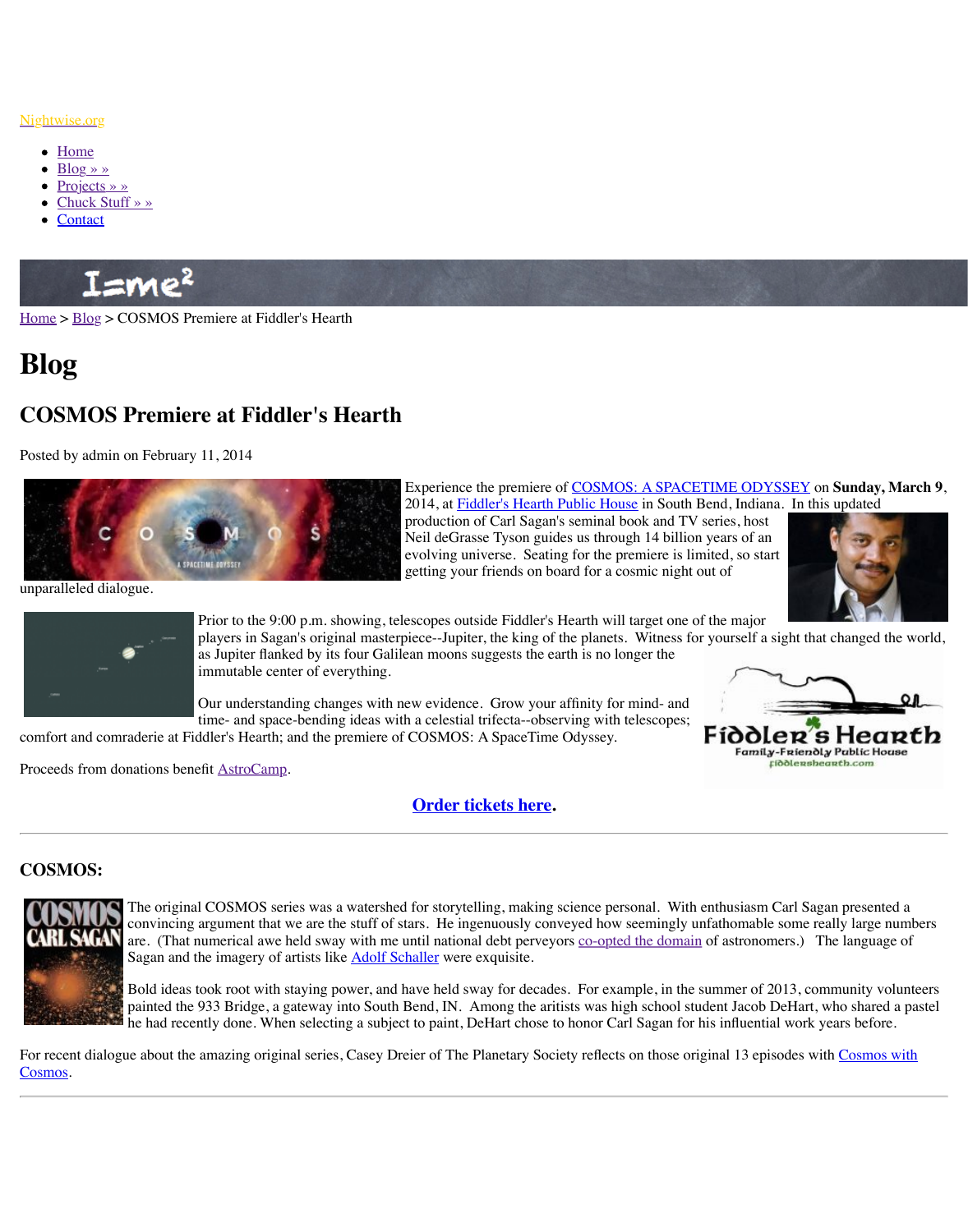#### **Fiddler's Hearth:**



Fiddler's Hearth Public House is rightly described as "a Family Fri large...in the heart of South Bend with great music, high quality fo atmosphere." Proprietors Terry, Carol, and Sean Meehan are strong invite you to pair celestial spectacle with the evocative Cosmos ser Fiddler's Hearth hospitality.

### **127 N. Main, South Bend, IN**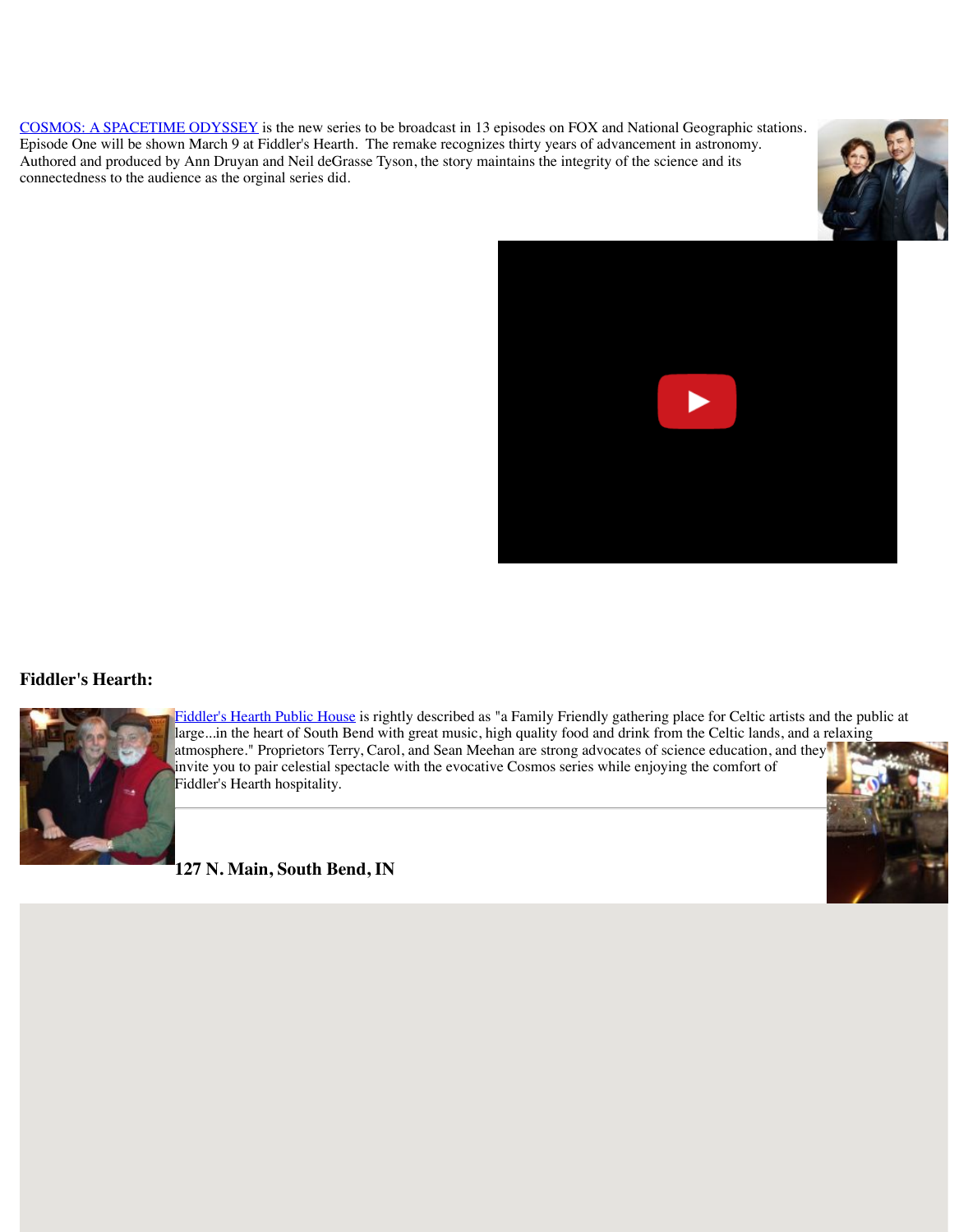

Now it's time to head inside, enjoy the food and beverages of Fiddler's Hearth, and open you SpaceTime Odyssey! Thanks for joining us.

# **AstroCamp**

AstroCamp gets kids under the stars. Proceeds from the premiere of *Cosmos* at Fiddler's He Alumni Association.

« Previous » Next » Next » Next » Next » Next » Next » Next » Next » Next » Next » Next » Next » Next » Next » Next » Next » Next » Next » Next » Next » Next » Next » Next » Next » Next » Next » Next » Next » Next » Next »

- $= 2014$ 
	- **October** Þ.
	- September Þ
	- August Þ
	- July
	- May Þ
	- April Þ
	- March Þ
	- February

Spring Fever for Michiana Astronomy

**SciFari** 

The Fahey Telescope

**Starpath** 

**Lottery Tithe** 

Anticipating AstroCamp 2014

### **COSMOS Premiere at Fiddler's Hearth**

Buying a Telescope Eyepiece

Forum 7 on March 1

[Project](http://www.astrocamp.us/) Lead the Way

- January
- [2013](http://www.nightwise.org/blog/astrocamp-2014/)
- 2012